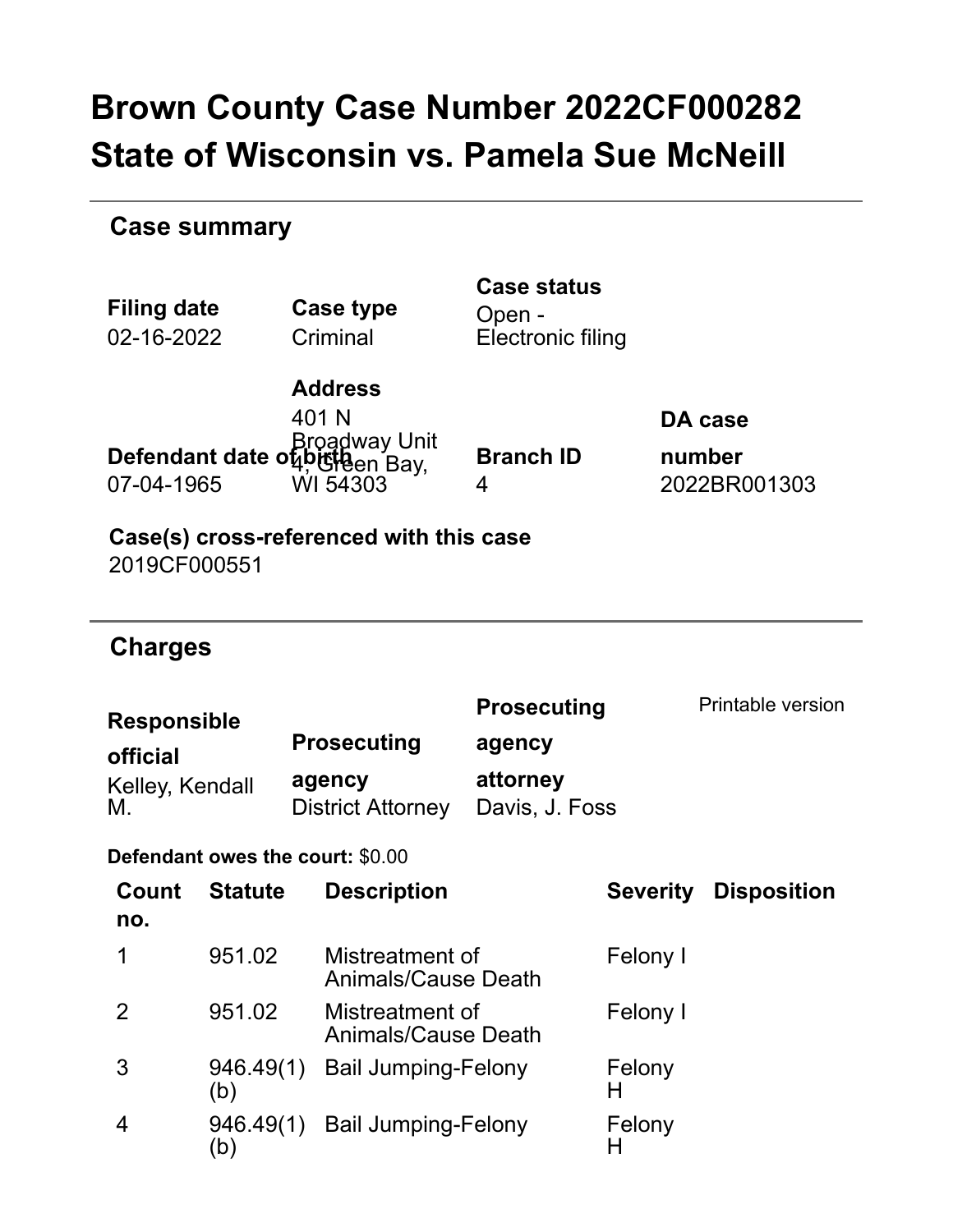# **Defendant**

#### **Defendant**

| name<br>McNeill,<br><b>Pamela Sue</b>                         | Date of birth<br>07-04-1965 | <b>Sex</b><br>Female     | Race<br>Caucasian |
|---------------------------------------------------------------|-----------------------------|--------------------------|-------------------|
| <b>Address (last</b><br>updated 02-<br>$16 - 2022$            |                             |                          |                   |
| 401 N<br><b>Broadway</b><br>Unit 4, Green<br>Bay, WI<br>54303 | <b>JUSTIS ID</b>            | <b>Fingerprint</b><br>ID |                   |

# **Court activities**

| <b>Date</b>           |    | <b>Time Location</b>                                            | <b>Description Type Court</b> | official                       |
|-----------------------|----|-----------------------------------------------------------------|-------------------------------|--------------------------------|
| $05 -$<br>09-<br>2022 | pm | 02:30 Brown County<br>Courthouse, 3rd Floor,<br><b>Room 300</b> | Status<br>conference          | Court Kelley,<br>Kendall<br>M. |

## **Court record**

| <b>Date</b> | <b>Event</b>                                                         | Court                            | Court<br>official reporter | <b>Amount</b> |
|-------------|----------------------------------------------------------------------|----------------------------------|----------------------------|---------------|
|             | 04-12-2022 Time limit waived                                         | Vopal, Shimek,<br>Cynthia Ashley |                            |               |
|             | 04-12-2022 Pet for appointment<br>counsel, affidavit of<br>indigency | Vopal, Shimek,<br>Cynthia Ashley |                            |               |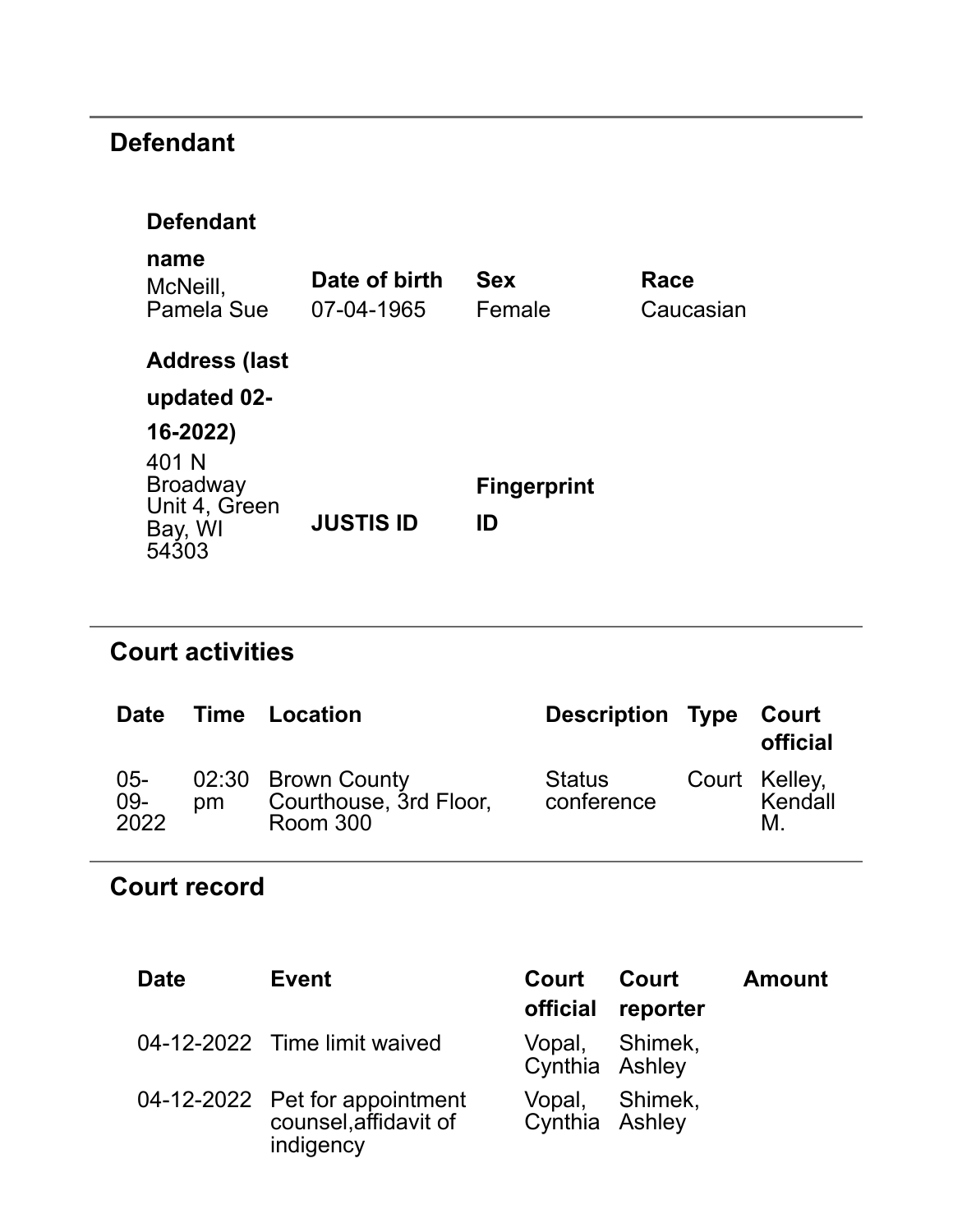Court recommends an attorney be appointed.

| 04-12-2022 Indigency hearing |                | Vopal, Shimek, |
|------------------------------|----------------|----------------|
|                              | Cynthia Ashley |                |

#### **Additional text:**

Defendant Pamela Sue McNeill in court, in custody. Deputy District Attorney Mary Kerrigan-Mares appears on behalf of the State.

Present bond continued Status conference scheduled for April 26, 2022 at 09:00 am.

|  | 04-11-2022 Review hearing |
|--|---------------------------|
|--|---------------------------|

Kelley, Kendall Melissa M. Ciszewski,

### **Additional text:**

Defendant Pamela Sue McNeill in court with attorney . Defendant Pamela Sue McNeill in custody. Court finds defendant competent to proceed. Present bond continues. Status conference scheduled for May 9, 2022 at 02:30 pm.

- 04-06-2022 Competency report
- 04-06-2022 Cover sheet for confidential records
- 03-29-2022 Adjourned initial appearance Vopal, Cynthia Ashley Shimek,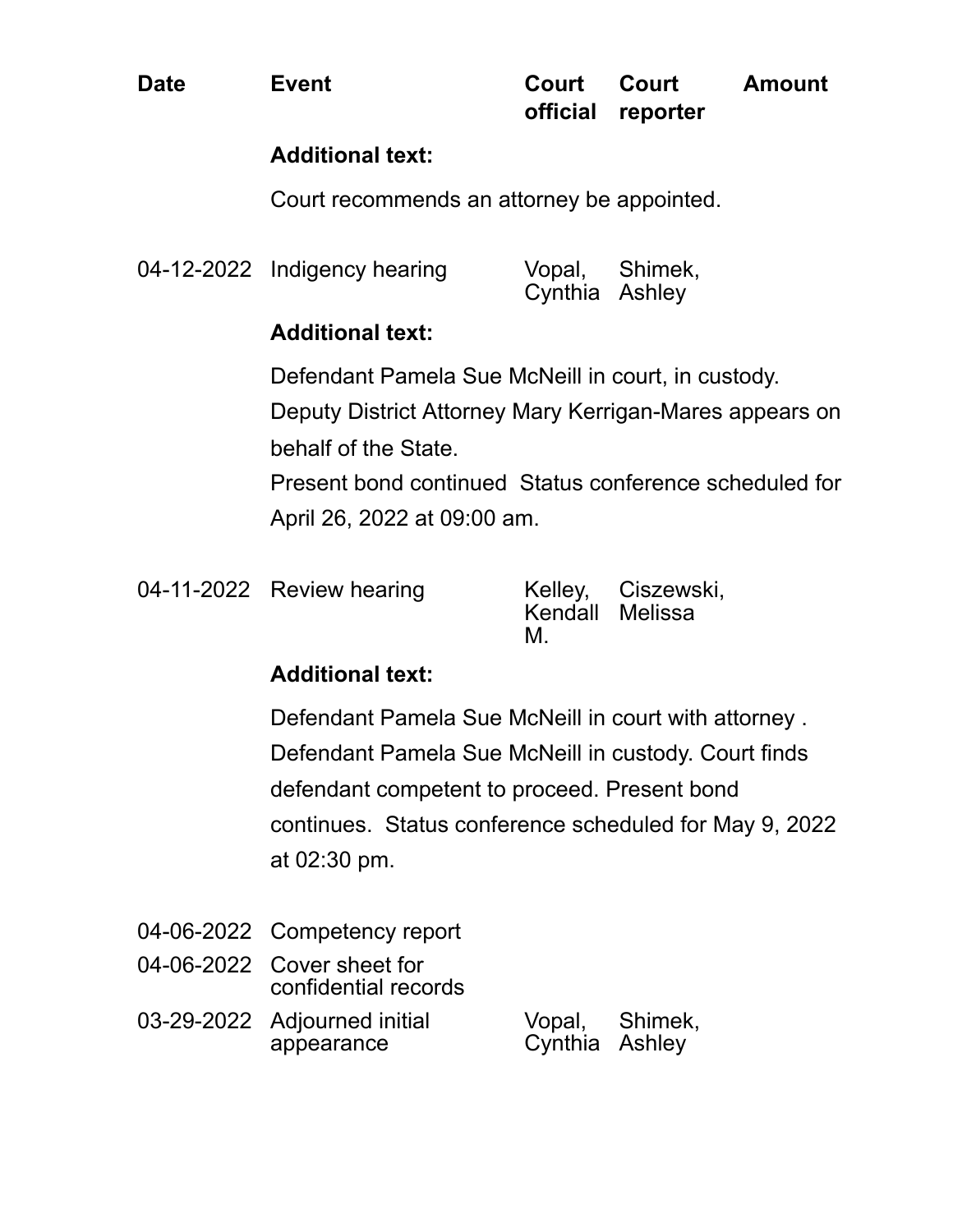Defendant Pamela Sue McNeill in court, in custody. Asst. District Attorney Kimberly Hardtke appears on behalf of the State.

Present bond continued. Adjourned initial appearance scheduled for April 12, 2022 at 08:30 am.

| 03-28-2022 Review hearing | Kendall Jane<br>M. | Kelley, Swagel, |
|---------------------------|--------------------|-----------------|
|                           |                    |                 |

#### **Additional text:**

Defendant Pamela Sue McNeill in court, in custody. Report is not completed. Defendant filed motion to modify bond. Court denies motion. Present bond continued Review hearing scheduled for April 11, 2022 at 03:15 pm.

03-28-2022 Bond motion

#### **Additional text:**

Motion for Bond Modification - Pro Se

03-25-2022 Letters/correspondence

### **Additional text:**

WFU requesting an extension

03-24-2022 Pet for appointment counsel,affidavit of indigency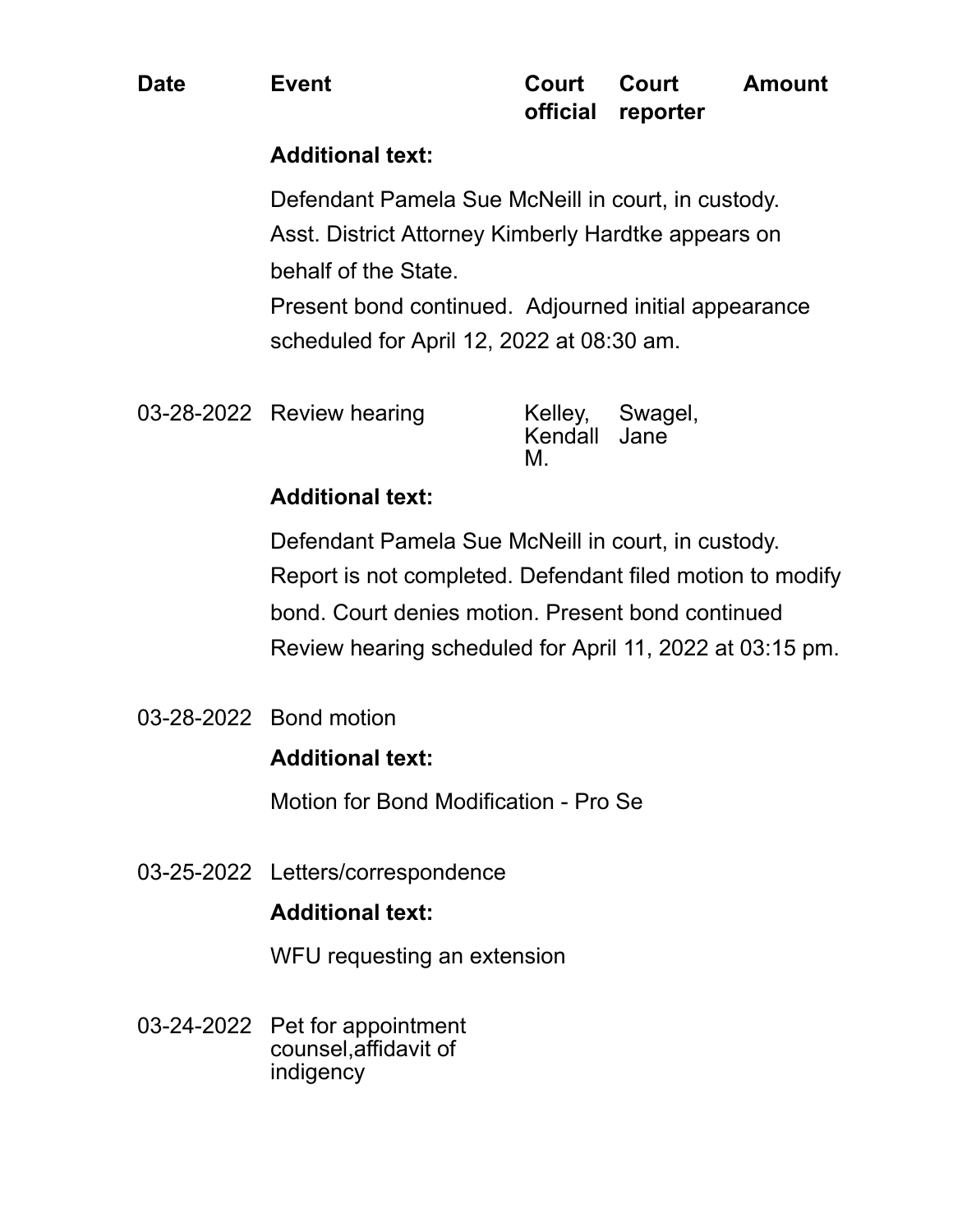Pet for appointment counsel,affidavit of indigency

03-08-2022 Letters/correspondence

#### **Additional text:**

from Court to Jessica Burbey, Rachel McNeill, and Paige **McNeill** 

Mailed--mt

| 03-03-2022 Order for Competency<br>Examination | Kelley,<br>Kendall<br>M |                 |
|------------------------------------------------|-------------------------|-----------------|
| 02-28-2022 Review hearing                      | Kendall Jane<br>м       | Kelley, Swagel, |

#### **Additional text:**

Defendant Pamela Sue McNeill in court, in custody. Court orders competency evaluation. Present bond continued Review hearing scheduled for March 28, 2022 at 03:15 pm.

02-16-2022 Other papers

#### **Additional text:**

Court Commissioner's Bond Recommendation

02-16-2022 Other papers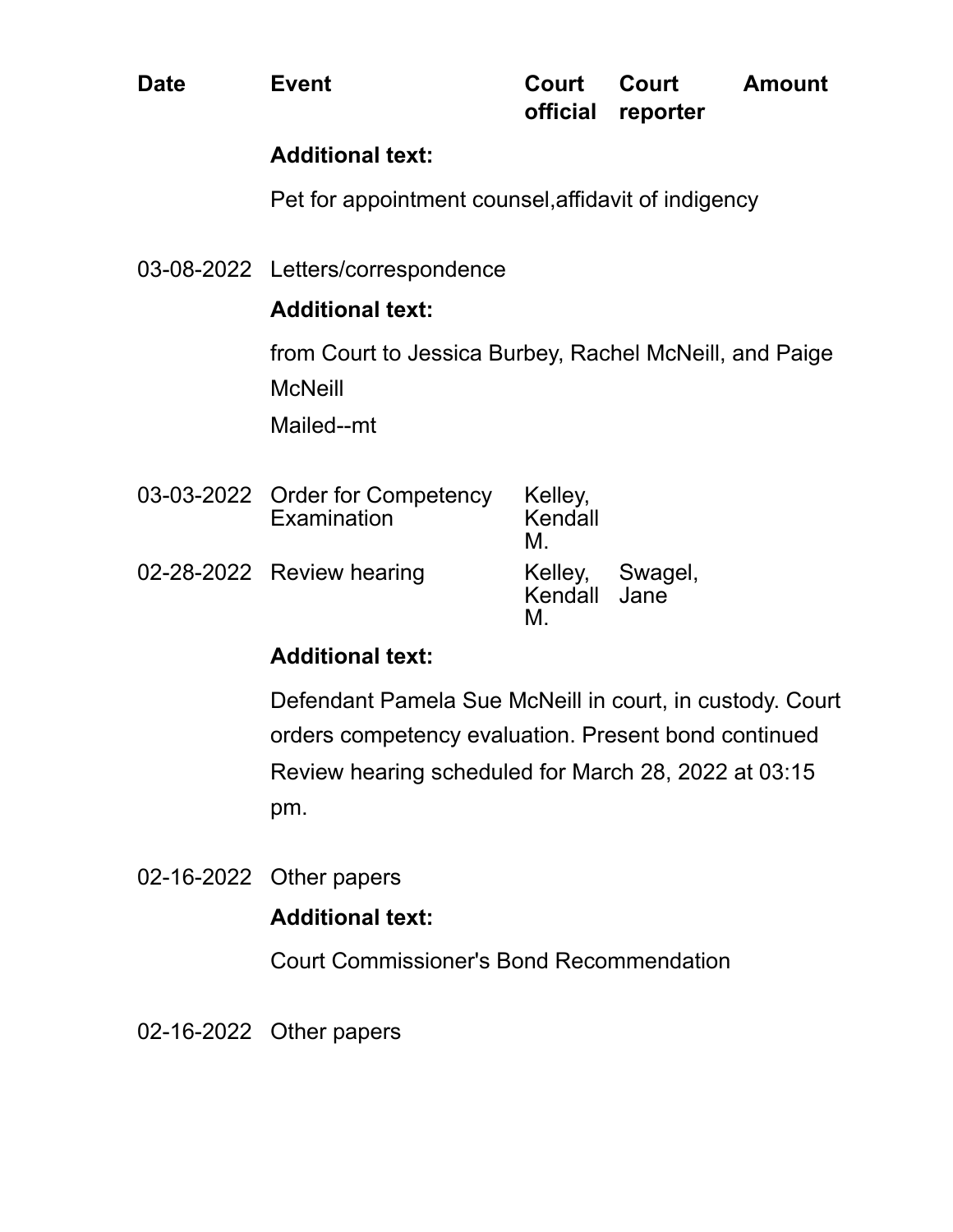| <b>Date</b>       | <b>Event</b>                                                                                                                                                                                           | Court<br>official | Court<br>reporter   | <b>Amount</b> |
|-------------------|--------------------------------------------------------------------------------------------------------------------------------------------------------------------------------------------------------|-------------------|---------------------|---------------|
|                   | <b>Additional text:</b>                                                                                                                                                                                |                   |                     |               |
|                   | refused to sign bond                                                                                                                                                                                   |                   |                     |               |
|                   | 02-16-2022 Cash bond set for<br><b>McNeill, Pamela Sue</b>                                                                                                                                             |                   |                     | \$5,000.00    |
|                   | <b>Additional text:</b>                                                                                                                                                                                |                   |                     |               |
|                   | Defendant to report to CJS within 24 hours of court or<br>release from custody.                                                                                                                        |                   |                     |               |
|                   | Not to possess any domestic animals                                                                                                                                                                    |                   |                     |               |
|                   | 02-16-2022 Initial appearance                                                                                                                                                                          | Burke,<br>Paul    | Maroszek,<br>Angela |               |
|                   | <b>Additional text:</b>                                                                                                                                                                                |                   |                     |               |
|                   | 01:39 PM Defendant Pamela Sue McNeill in court, in<br>custody. Special Prosecutor Lawrence Lasee appears on<br>behalf of the State. Competency hearing scheduled for<br>February 28, 2022 at 02:00 pm. |                   |                     |               |
| 02-16-2022 Report | .                                                                                                                                                                                                      |                   |                     |               |

BCCJS PSA Report

- 02-16-2022 Electronic Filing Notice
- 02-16-2022 Case initiated by electronic filing
- 02-16-2022 Complaint filed